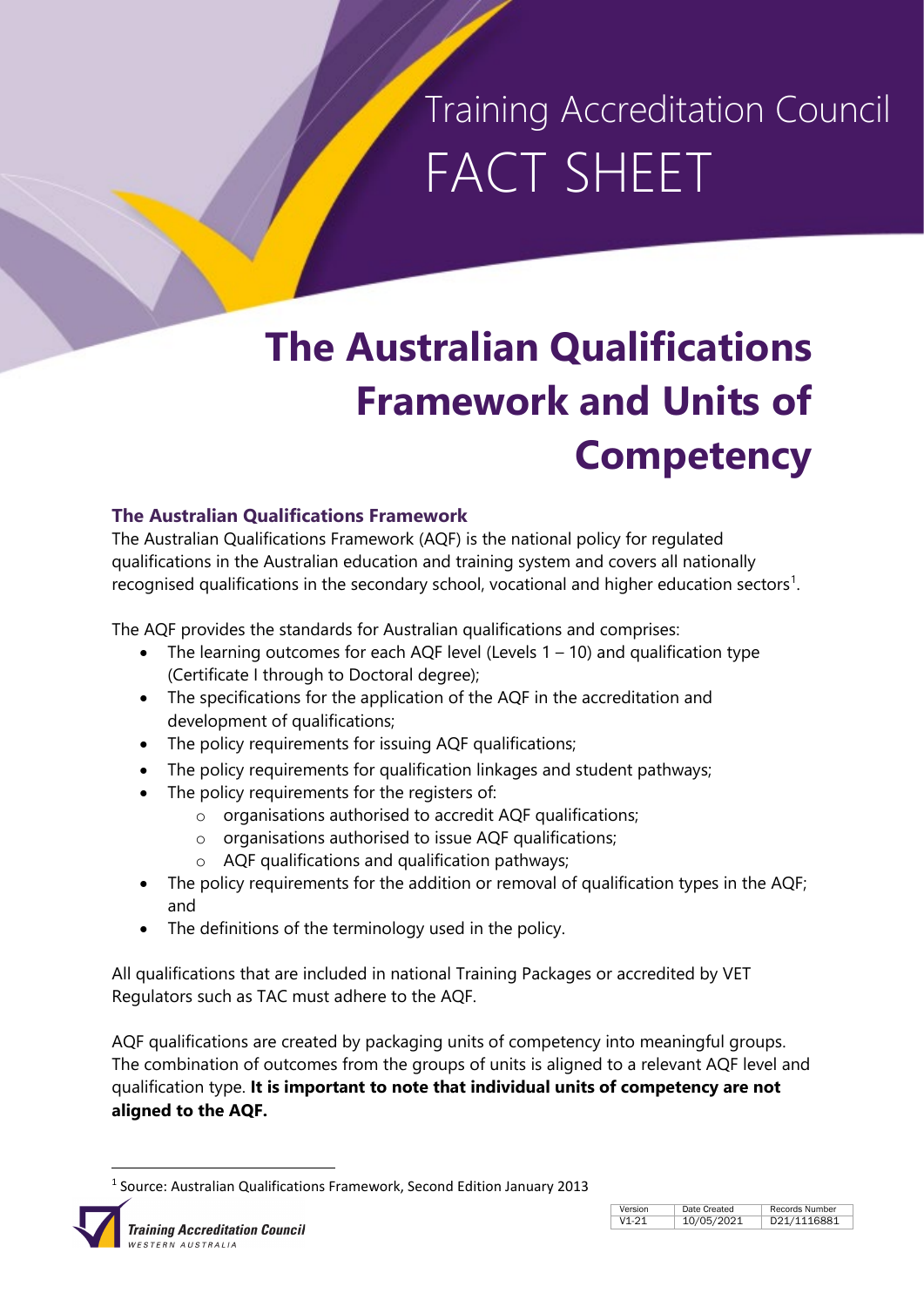### **The Qualification Code**

The AQF level of a qualification in expressed in its code and title, for example: BSB20120 Certificate II in Workplace Skills

Each qualification has a unique eight-character code:

- the first three letters identify the training package;
- the first number identifies the AQF level;
- the next two numbers identify a qualification's position in the sequence of qualifications at that level; and
- the last two numbers identify the year in which the qualification was approved for implementation.

If we look at the qualification code and title above this means:

BSB 12 101 20, Certificate II in Workplace Skills

The qualification is from the Business Services Training Package.

The qualification is at AQF level two, and therefore called a Certificate II.

The qualification is the first qualification in the sequence of qualifications at this level. This number is simply a counter.

The qualification was approved for implementation in 2020.

### **The Unit of Competency Code**

A unit of competency **is not** aligned to the AQF. There are two ways that the Training Package developers create a code for a unit of competency.

### **Option 1**

BSB OPS 3 06 Record stakeholder interactions (Release 1)

The first three characters identify the training package, Business Services Training Package. The next three characters indicate the unit of competency stream or group. The first number indicates the AQF qualification in which the unit is first packaged. *(This is NOT an AQF Level for the unit)* The next two numbers identify a unit's position in the sequence of units in that competency stream or group.

### **Option 2**

HLT HSS 007 Handle medical gases safely (Release 1)

The first three characters identify the training package, Health Training Package

The next three characters indicate the competency stream or group.

The next three numbers identify a unit's position in the sequence of units in that competency stream or group.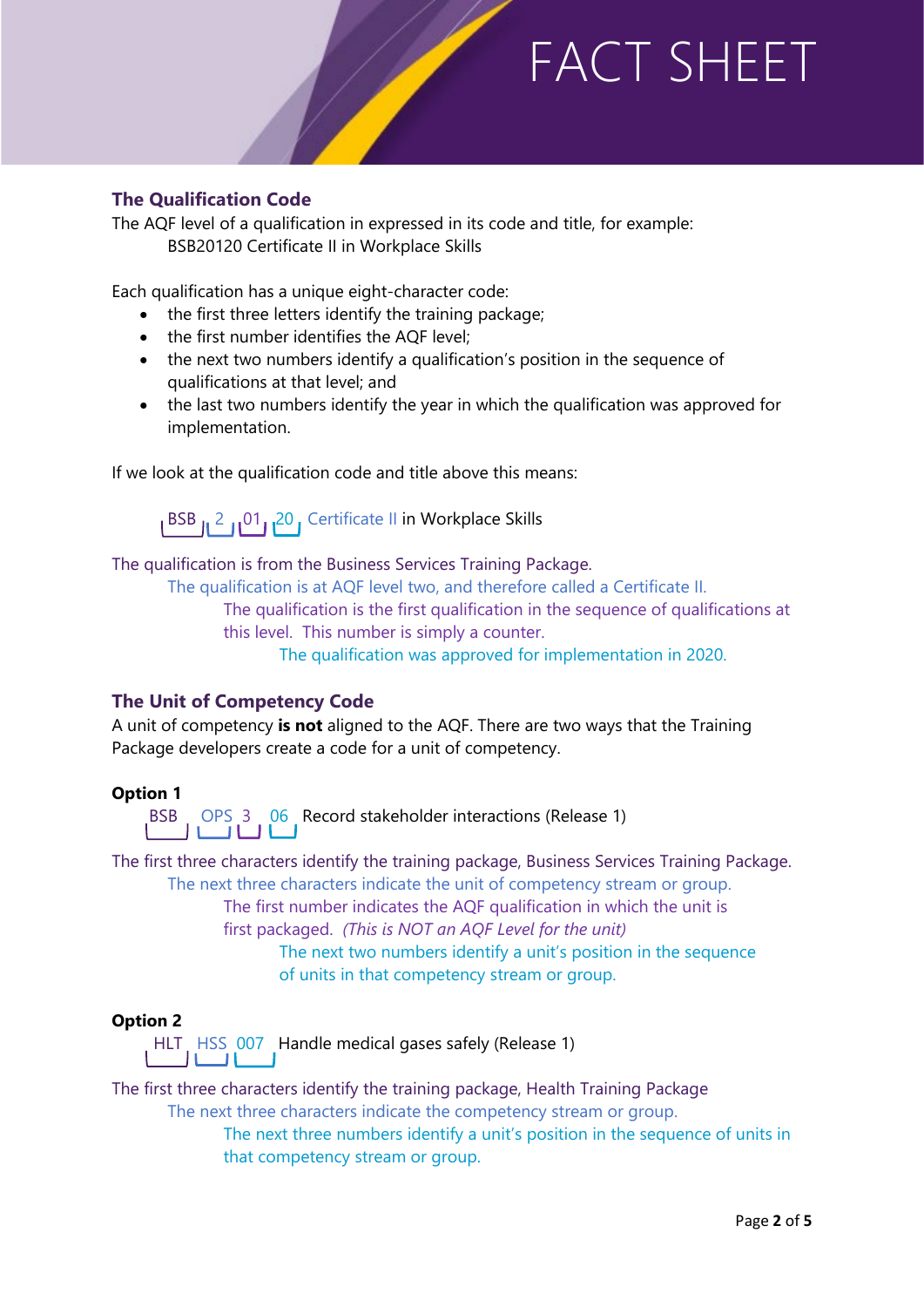### **How do I determine the level of complexity for a unit of competency?**

The level of complexity for a unit of competency is determined by the statements in the unit itself. Each element and its associated performance criteria will tell you what the competent person must be able to do. The application section will often provide clues such as 'under supervision' or 'independently' suggesting how the task is to be performed. These statements, along with the information in the assessment requirements documents are what trainers and assessors must use to determine what will be taught and evidence that must be gathered in the assessment.

As an example, the unit HLTHSS007 Handle medical gases safely (Release 1) contains the following element and performance criteria.

|                               | 3. Follow workplace procedures 3.1 Store all cylinders and equipment in appropriate |  |
|-------------------------------|-------------------------------------------------------------------------------------|--|
|                               | and legislative requirements for storage locations in accordance with manufacturer  |  |
| storing medical gas cylinders | recommendations                                                                     |  |
| and equipment                 | 3.2 <b>Store</b> cylinders away from combustible material                           |  |
|                               | 3.3 Use cylinder stock on a rotational system and keep                              |  |
|                               | full and empty cylinders separate                                                   |  |
|                               | 3.4 <b>Protect</b> cylinders from cold and heat                                     |  |
|                               | 3.5 Close and secure storage area                                                   |  |
|                               | 3.6 Display clearly visible signage outside medical gas                             |  |
|                               | storage area                                                                        |  |
|                               |                                                                                     |  |
|                               |                                                                                     |  |

The highlighted words indicate the type of performance that is required for each statement. In this example it is very task oriented, the competent person is following set procedures and requirements to complete the task.

Here is another example from the unit HLTANA005 Maintain quality and supply of anaesthetic equipment and consumables (Release 1)

| 6. Evaluate anaesthetic and<br>monitoring equipment for<br>purchase | 6.1 <b>Develop</b> evaluation criteria and documentation for<br>equipment being considered for trialling or purchase in<br>consultation with the anaesthetist<br>6.2 Apply agreed criteria to evaluation and <b>provide</b><br>recommendations for purchase<br>6.3 Provide feedback to companies on products under |
|---------------------------------------------------------------------|--------------------------------------------------------------------------------------------------------------------------------------------------------------------------------------------------------------------------------------------------------------------------------------------------------------------|
|                                                                     | development, as requested                                                                                                                                                                                                                                                                                          |
|                                                                     |                                                                                                                                                                                                                                                                                                                    |

In this example, the performance required is far more complex, the competent person is required to undertake evaluations where they develop criteria and documentation, make recommendations and engage with external clients to provide feedback.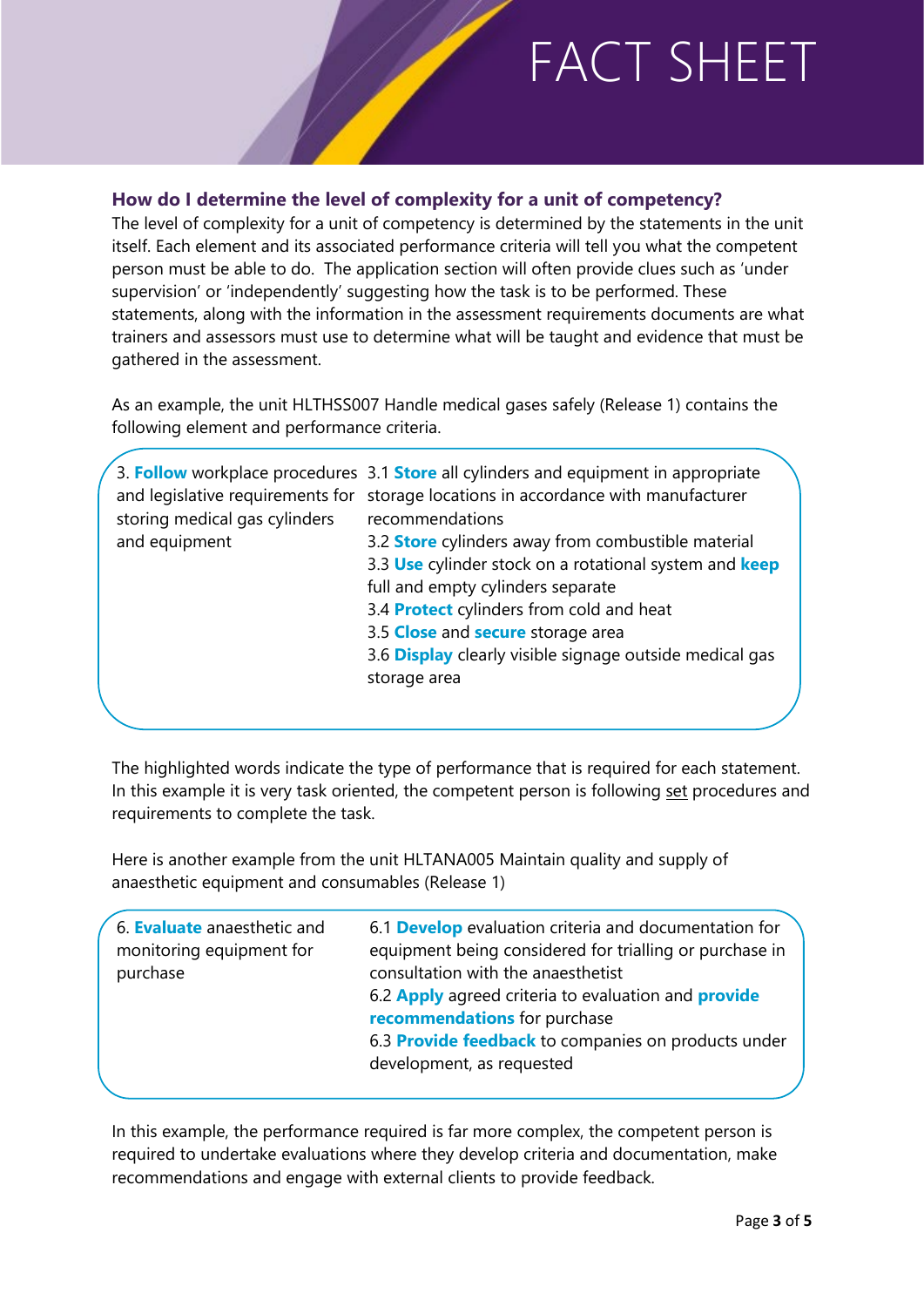The trainer/assessor must fully analyse the unit of competency when developing training and assessment materials. If there are aspects of the unit that are unclear, for example, the unit might say:

### *3.3. Complete applicable workplace or site documentation, including incident report form.*

The trainer/assessor will use industry engagement processes to determine the type of documentation that is used across industry and get examples of these, including incident report forms to use in their training and assessment. The validation processes in the RTO will also assist in ensuring that all trainers and assessors have a common understanding of the unit requirements and the training and assessment requirements.

### **What happens when the same unit appears in qualifications at different AQF levels?**

There are many instances in the VET sector where a Unit of Competency is included in a number of qualifications at different AQF levels.

One of the best examples of this is the unit **HLTAID011 Provide First Aid (Release 1)**

This unit is included as a core or elective unit in 85 qualifications ranging from Certificate II to Diploma, 5 Skill Sets and 13 Accredited Courses. It can be imported into many more as an unnamed elective.

#### **The question**

Do I make the training and the assessment harder or easier to suit the AQF level of the qualification in which the unit is packaged?

#### **The answer**

NO!

### **What should you do?**

You deliver and assess the unit as it is written. This applies whether you deliver a stand-alone unit, as part of a cluster in a skill set, or as part of a full qualification. To do otherwise compromises the principles of assessment and rules of evidence, specifically:

- You compromise validity because the changes you make mean that the assessment is not reflective of the nationally agreed unit requirements.
- You compromise reliability because there is not a consistent outcome for the unit.
- You compromise fairness because the same unit has been made harder or easier for students in different qualifications.
- You compromise sufficiency because not all required evidence has been collected (particularly if you make the assessment easier)

This will cause non-compliance in Clause 1.8 of the Standards for RTOs.